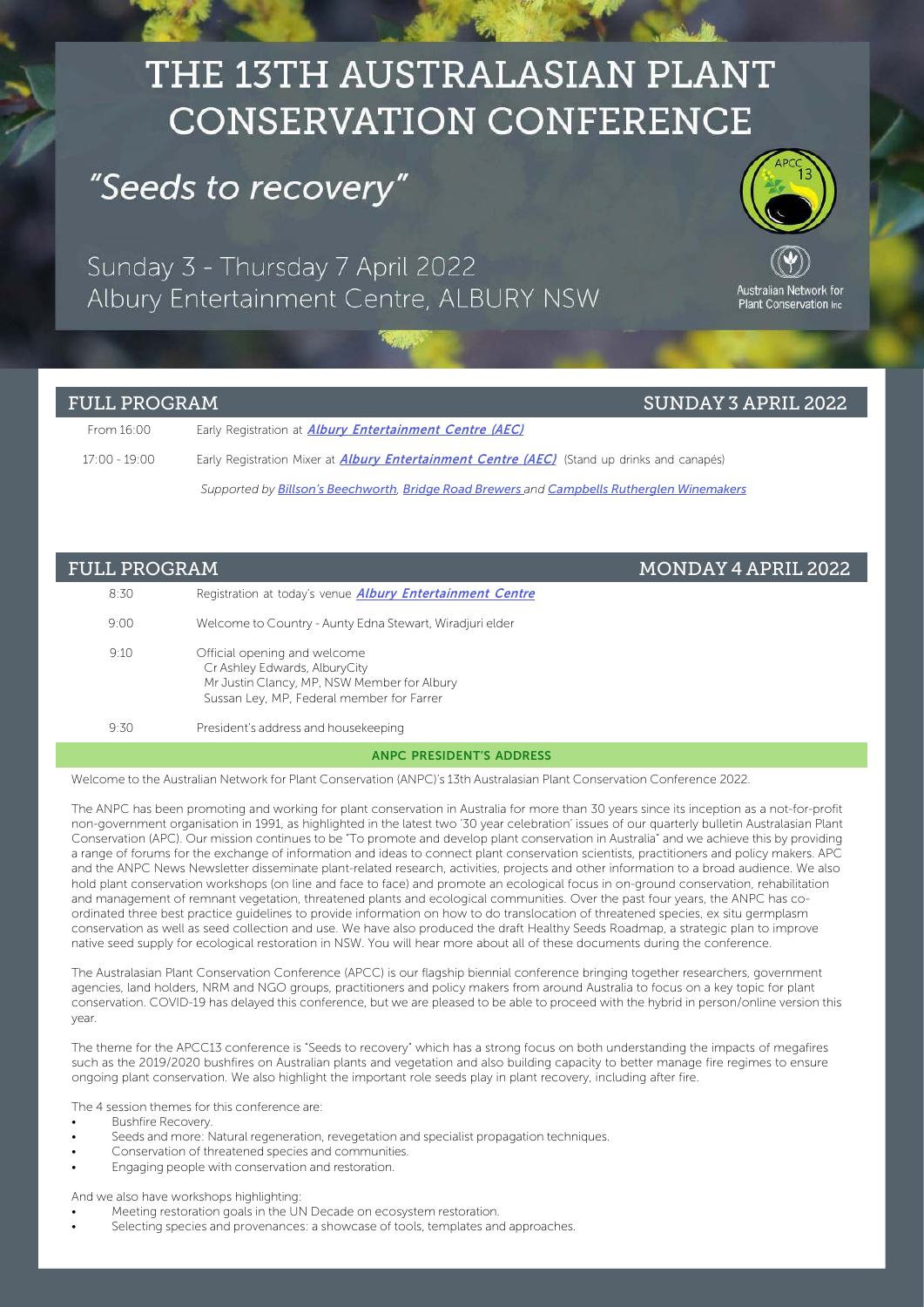**ART YA WART AND MY WANTED** 

#### ANPC PRESIDENT'S ADDRESS CONTINUED

The 2019/2020 megafires were a stark reminder that fire regimes are changing due to both a warming climate and a highly modified landscape. These two elements, climate change and clearing and fragmentation of habitat are the major threats to plant conservation in Australia and elsewhere. Most of our Australian ecosystems are impacted by fire at some time, and many of the plant species in these ecosystems have effective strategies for recovering after a fire, in particular soil and canopy seed banks. Changes to the timing of fire, how often fires occur, how severe fires are and the extent of any refugia from fire are all factors that affect the ability of plants to maintain viable populations under a regime of repeated fires. While extensive and often severe, the 2019/2020 fires also burnt over many areas that were still recovering from another previous fire event, while both biotic (weeds, pest animals, pathogens) and abiotic (drought, erosion) factors also affected the ability of plants to recovery after the 2019/2020 fires. While it is still early in the recovery of Australian vegetation after these megafires, this conference gives us a chance to look at just how well the recovery is going, think about what we have learnt and what we need to do better, while also reflecting on how best to engage people in plant conservation across government, private industry and the public.

On behalf of the ANPC I'd like to thank the major conference partners who have helped make this event possible: in particular the New South Wales Government and the Australian National Botanical Gardens as our Gold partners, Greening Australia as our Silver partner, the Australian Institute of Botanical Science as a Speaker partner; Murray Local Land Services and the North East Catchment Management Authority for supporting the Field Trips; and the Australian Flora Foundation for supporting the Conference Dinner. These organisations have recognised the value of supporting the ANPC in facilitating communication and networking amongst scientists, land managers, community groups, government and industry for improved plant conservation in Australia.

I would also like to thank the efforts of the conference organising committee: Rachael Orr, Ros Walls and Nerilee Kerslake of Albury City Council; Damian Wrigley from the Australian Seed Bank Partnership; Jodi Price from Charles Sturt University; Jim Begley of Goulburn Broken CMA; Judy Kirk of Landcare - Corowa District; Natasha Lappin of Murray Local Land Services; Phillip Falcke of North East CMA; Lucy Commander of the University of Western Australia; Singarayer Florentine from Federation University and ANPC Committee member; Martin Driver, Jo Lynch, Amelia Martyn Yenson and Christine Fernance (ANPC Staff). In addition, thanks to Robert Hawes the ANPC Office Volunteer for all his work supporting the conference.

The ANPC is a membership-based organisation with a diverse range of members including scientists, land managers, State and Commonwealth Departments, industry, the volunteer conservation movement and the broader community. Membership fees are an essential part of our financial base, and members and member-organisations are the lifeblood of our network. If you are not already a member, we would like to encourage you to join for 2022.

#### Tony Auld President Australian Network for Plant Conservation Inc.

**THE WARD IN THE WARD** 

| $9:40 -$ | <b>THEME 1: BUSHFIRE</b><br><b>RECOVERY</b>                                                                                                                                                                      |
|----------|------------------------------------------------------------------------------------------------------------------------------------------------------------------------------------------------------------------|
| 9:40     | Professor Rachael Gallagher<br>Hawkesbury Institute for the Environment, Western Sydney University<br>KEYNOTE - Mega-challenges for Australian plant diversity: fires, threats and restoring diversity at scale  |
| 10:10    | Dr Richard Davies<br>Nature Conservation Society of SA<br>Enhancing bushfire recovery of Kangaroo Island's rare and threatened, endemic flora on private land and roadsides                                      |
| 10:25    | Erika Roper<br>NSW Department of Planning and Environment<br>It's grass! It's a twig! No, it's Superbum! Post-fire recovery of the threatened Superb Midge Orchid (Genoplesium<br>superbum) in south-eastern NSW |
| 10:40    | Questions                                                                                                                                                                                                        |
| 10:50    | <b>MORNING TEA</b>                                                                                                                                                                                               |
| $11:10-$ | <b>THEME 1: BUSHFIRE</b>                                                                                                                                                                                         |
|          | <b>RECOVERY</b>                                                                                                                                                                                                  |
| 11:15    | Dr Jodi Price Jonlinel<br>Charles Sturt University<br>KEYNOTE – Management and restoration of temperate grasslands                                                                                               |
| 11:45    | Amos Atkinson & Dr Nathan Wong<br>Spirit Officer Djandak Dja Dja Wurrung Clans Corporation   Djandak Strategy and Planning<br>KEYNOTE - Self-determination and practice                                          |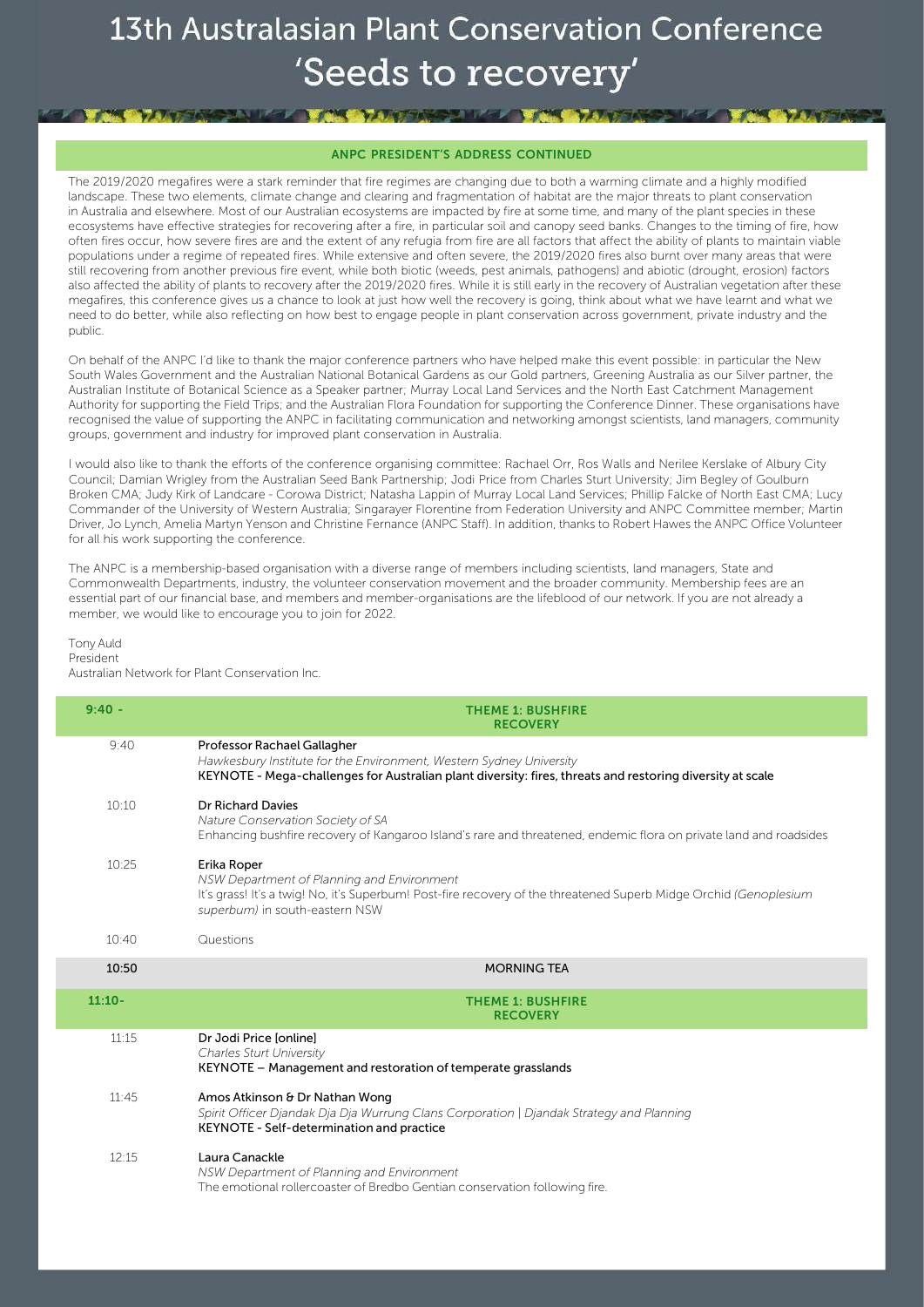|                 | <b>THEME 1: BUSHFIRE RECOVERY CONTINUED</b>                                                                                                                                                  |
|-----------------|----------------------------------------------------------------------------------------------------------------------------------------------------------------------------------------------|
| 12:30           | <b>Bradley Desmond</b><br>Australian Seed Bank Partnership<br>In case of fire: collaborate for conservation                                                                                  |
| 12:45           | Dr Melinda Pickup<br>Greening Australia<br>From the ashes: predicting the need for restoration in fire-affected landscapes                                                                   |
| 13:00           | Questions                                                                                                                                                                                    |
| 13:10           | <b>LUNCH Supported by Stringybark Ecological</b>                                                                                                                                             |
| 14:00           | WORKSHOP 1: MEETING AMBITIOUS RESTORATION GOALS IN THE UN DECADE ON<br><b>ECOSYSTEM</b><br>RESTORATION: NATIONAL, STATE AND LOCAL SCALE<br>Facilitators: Damian Wrigley and Samantha Craigie |
| 14:05           | Dr Emma Ladouceur [online]<br>German Centre for Integrative Biodiversity Research Halle-Leipzig-Jena (iDiv)<br>The Global Restore Project: Knowledge Sharing for Shared Success              |
| 14:18           | Dr Blair Parsons [online]<br>Greening Australia<br>Viewing ecological restoration through an impact lens to generate benefit in landscapes                                                   |
| 14:35           | <b>Martin Driver</b><br>The Australian Network for Plant Conservation<br>A time for action                                                                                                   |
| 14:48           | Dr Paul Gibson-Roy [online]<br>Restoration ecologist<br>Characteristics of the Australian seed sector that present challenges to meeting UN Decade restoration goals                         |
| 14:58           | David Carr [online]<br>Stringybark Ecological<br>Constraints in industry capacity in meeting UN Decade of Ecosystem Restoration goals                                                        |
| 15:10           | Damian Wrigley<br>Australian Seed Bank Partnership<br>The Australian Seed Bank Partnership - ex situ conservation as a tool for ecosystem restoration both locally and globally              |
| 15:25           | Dr Libby Rumpff<br>The University of Melbourne<br>Using state-and-transition models to support woodland restoration and monitoring in the Goulburn Broken catchment                          |
| 15:35           | Open panel discussion, questions                                                                                                                                                             |
| 16:00           | <b>AFTERNOON TEA</b>                                                                                                                                                                         |
|                 | <b>WELCOME RECEPTION - ALBURY BOTANIC GARDENS</b><br><b>Facilitator: Martin Driver</b>                                                                                                       |
| 16:15           | Dylan Weeding<br>Supervisor, Albury Botanic Gardens<br>Guided walk through Albury Botanic Gardens (walk from AEC to Pizza Ovens near the Gardens)                                            |
| $17:30 - 20:30$ | <b>DINNER</b><br>Pizza at the Pizza Ovens, catered by Best Western Plus Hovell Tree Inn and Vinbar<br>(wet weather option at Hovell Tree Inn)                                                |
|                 | Supported by Billson's Beechworth, Bridge Road Brewers and Campbells Rutherglen Winemakers                                                                                                   |
| 18:00           | <b>GUEST SPEAKER - Ben Berry</b><br>NSW Soil Conservation Service, River Works Team<br>Murray River Restoration Works                                                                        |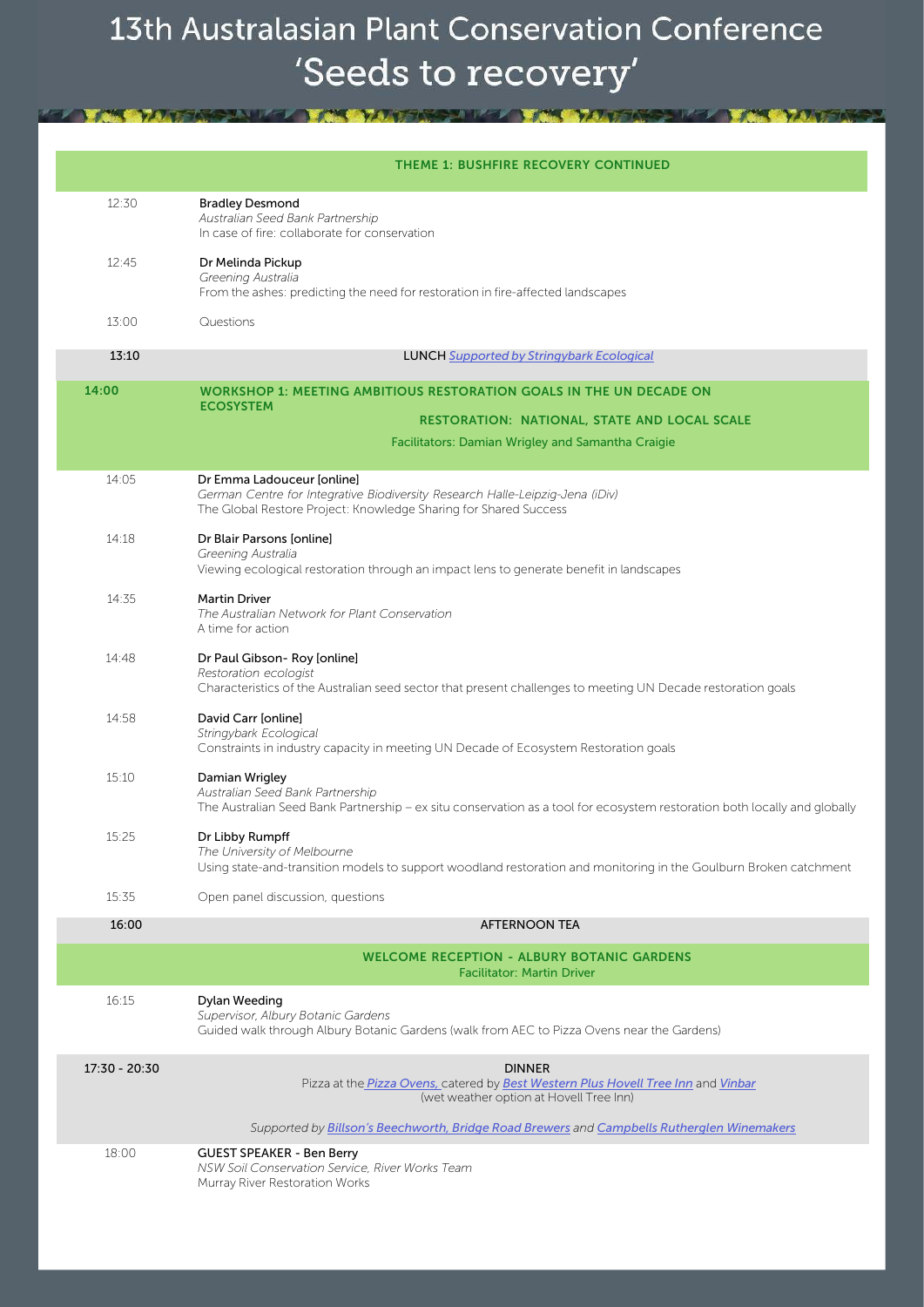| <b>FULL PROGRAM</b> | TUESDAY 5 APRIL 2022                                                                                                                                                                           |
|---------------------|------------------------------------------------------------------------------------------------------------------------------------------------------------------------------------------------|
| 8:30                | Registration at today's venue <i>Albury Entertainment Centre</i>                                                                                                                               |
| 8:55                | Welcome and housekeeping                                                                                                                                                                       |
| $9:00 -$            | <b>THEME 2: SEEDS AND MORE;</b><br><b>NATURAL REGENERATION, REVEGETATION AND SPECIALIST</b><br><b>PROPAGATION TECHNIQUES</b>                                                                   |
| 9:00                | Dr Mark Ooi<br>University of New South Wales<br>KEYNOTE - Seeds and plant species persistence under shifting fire regimes                                                                      |
| 9:30                | Dr Karen Sommerville<br>Australian Institute of Botanical Science<br>Identifying and storing freezing-sensitive seeds                                                                          |
| 9:45                | Dr Nathan Emery<br>Australian Institute of Botanical Science<br>A data framework for predicting seed germination under climate change using R                                                  |
| 10:00               | Dr Ganesha Liyanage [online]<br>Australian Institute of Botanical Science<br>Understanding seed biology to inform in situ and ex situ conservation actions: a case study on Geijera parviflora |
| 10:15               | Andie Guerin<br>Regent Honeyeater Project<br>There are giraffes in the seed orchard - again!                                                                                                   |
| 10:30               | Questions                                                                                                                                                                                      |
| 10:40               | <b>MORNING TEA</b>                                                                                                                                                                             |
|                     | <b>THEME 2 CONTINUED</b><br><b>Chair: Dr Karen Sommerville</b><br>This session supported by NSW Environmental Trust                                                                            |
| 11:00               | Natasha Lappin & Jim Begley<br>Murray Local Land Services & Goulburn Broken CMA<br>KEYNOTE - Native Seed Supply, Seedbanks and Seed Production                                                 |
| 11:32               | Dr Lucy Commander [online]<br>The University of Western Australia<br>Florabank Guidelines/Seed supply chain                                                                                    |
| 11:42               | Ben Croxford [online]<br><b>Nuts About Natives</b><br>Propagating recalcitrant and threatened species for rehabilitation                                                                       |
| 11:52               | Prof. Nicholas Williams<br>University of Melbourne<br>Urban landscape plantings: an under appreciated opportunity for species conservation                                                     |
| 12:02               | Leah Dann<br>The University of Melbourne<br>Native Plant Restoration on Norfolk Island                                                                                                         |
| 12:12               | Ian Cranwell<br>KG2<br>The National Native Nursery Network                                                                                                                                     |
| 12:22               | lan Davidson<br>Regeneration Solutions P/L<br>RAM vegetation condition assessment - a tool for land managers                                                                                   |
| 12:32               | Questions                                                                                                                                                                                      |
| 12:40               | <b>LUNCH</b>                                                                                                                                                                                   |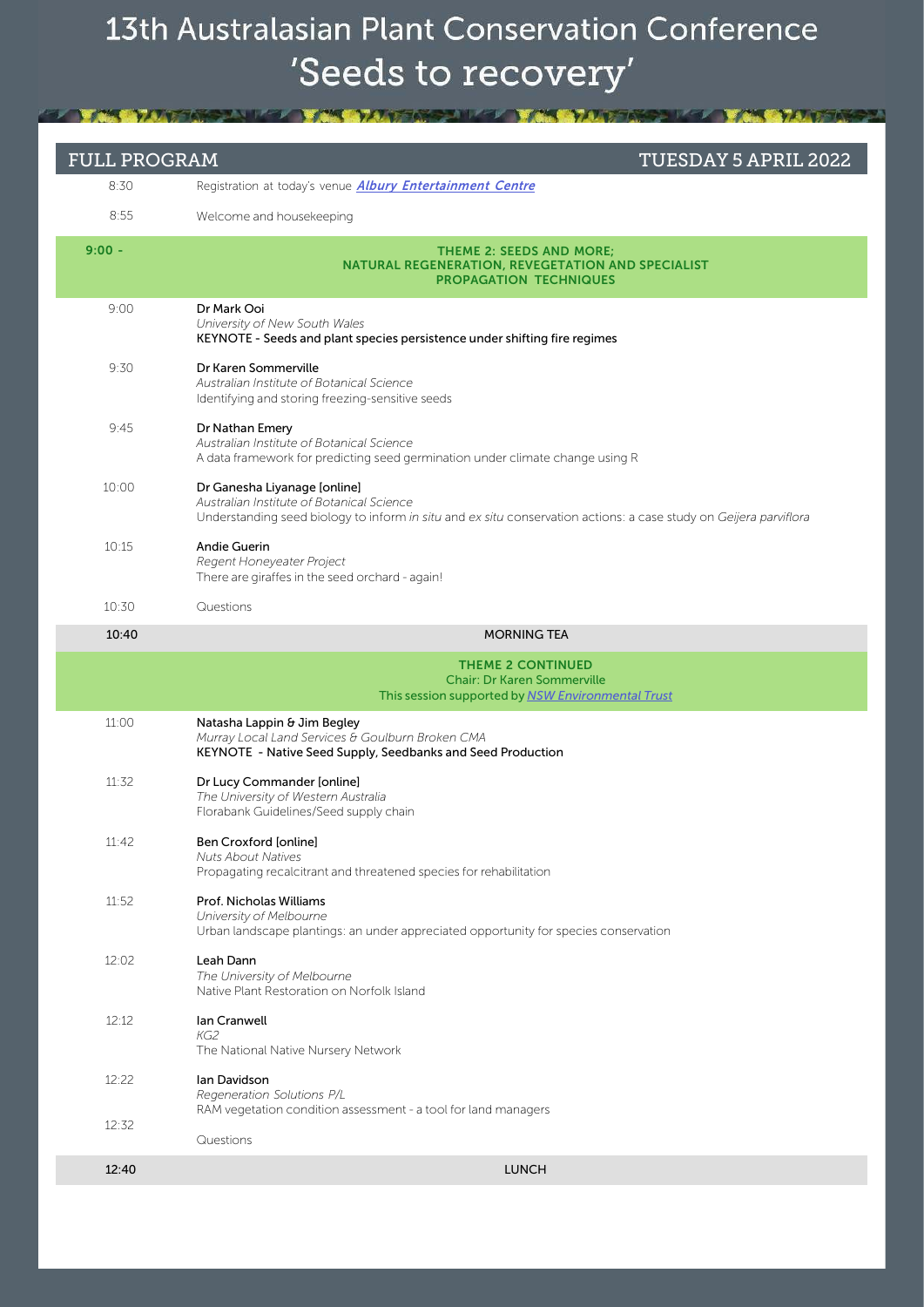| $13:30 - 15:00$<br><b>AND APPROACHES</b>                                           | WORKSHOP 2: SELECTING SPECIES AND PROVENANCES: A SHOWCASE OF TOOLS, TEMPLATES                                                                                                     |
|------------------------------------------------------------------------------------|-----------------------------------------------------------------------------------------------------------------------------------------------------------------------------------|
| 13:35                                                                              | Professor Maurizio Rossetto<br>Australian institute of Botanical Science<br>A broadly applicable genomic workflow to support plant conservation and management                    |
| 13:40                                                                              | Dr Jenna Wraith<br>Atlas of Living Australia, CSIRO<br>Strengths and weaknesses of plant data in the Atlas of Living Australia                                                    |
| 13:45                                                                              | Dr Jenna Wraith (on behalf of Rob Clemens)<br>Atlas of Living Australia, CSIRO<br>Strengths and weaknesses of planning the EcoCommons platform to run species distribution models |
| 13:50                                                                              | Carolena Helderman<br>Goulburn Murray Landcare Network and Goulburn Broken Indigenous Seedbank<br>Revegetation Guide for the Goulbourn Broken Catchment                           |
| 13:55                                                                              | Questions / discussion                                                                                                                                                            |
| 14:20                                                                              | Dr Tim Collins<br>NSW Department of Planning and Environment<br>Trees Near Me NSW                                                                                                 |
| 14:25                                                                              | Dr Melinda Pickup<br>Greening Australia<br>Seeding resilience: restoration in a rapidly changing world                                                                            |
| 14:30                                                                              | Dr Peter Harrison [online]<br>University of Tasmania<br>Provenancing using climate analogues: a program guide to climate-adjusted provenancing                                    |
| 14:35                                                                              | Questions / discussions                                                                                                                                                           |
| 15:00                                                                              | <b>AFTERNOON TEA</b>                                                                                                                                                              |
| 15:30                                                                              | POSTERS AND DEMONSTRATIONS FROM                                                                                                                                                   |
| Dr Susan Hoebee<br>La Trobe University                                             | Remote, rare and ravaged: harnessing genomics and working with community to restore resilience in East<br>Gippsland's threatened flora                                            |
| Katherine Horsfall<br>University of Melbourne                                      | Urban wildflower meadows - making native understorey restoration accessible and affordable in cities and<br>towns. A case study from Melbourne, Australia                         |
| Dr Megan Hirst<br>Royal Botanic Gardens Victoria                                   | The Victorian Conservation Seedbank: Victoria's primary facility for the conservation of threatened plants.<br>[online]                                                           |
| Emma Dalziell<br>University of Western Australia /<br>Kings Park Science - DBCA WA | Predicting seed lifespan for the improved curation of conservation seed banks [online]                                                                                            |
| Katelyn Caldwell<br>Landcare NSW Inc.                                              | Landcare Led Bushfire Recovery Program In NSW- Supporting the recovery of wildlife and their habitat                                                                              |
| Amy Buckner<br>National Seed Bank, Australian<br>National Botanic Gardens          | Response to Fire Cues: Germination and Emergence of Australian Alpine Seed                                                                                                        |
| Keira Turner<br>Greater Sydney Landcare                                            | Creating Canopies - planting 100,000 trees in Greater Sydney by 2022                                                                                                              |
|                                                                                    | Demonstrations from workshop 2 presenters                                                                                                                                         |
| 19:00 onwards                                                                      | CONFERENCE DINNER<br><u> Albion Hotel Rooftop</u><br>Supported by the <b>Australian Flora Foundation</b>                                                                          |
| 8:30                                                                               | Guest speaker: Joel Chambers<br>Lake Moodemere Wines representing Winegrowers of Rutherglen                                                                                       |

Environmental impacts, strategies and future directions of winegrowing in the Rutherglen Winegrowing region and

beyond.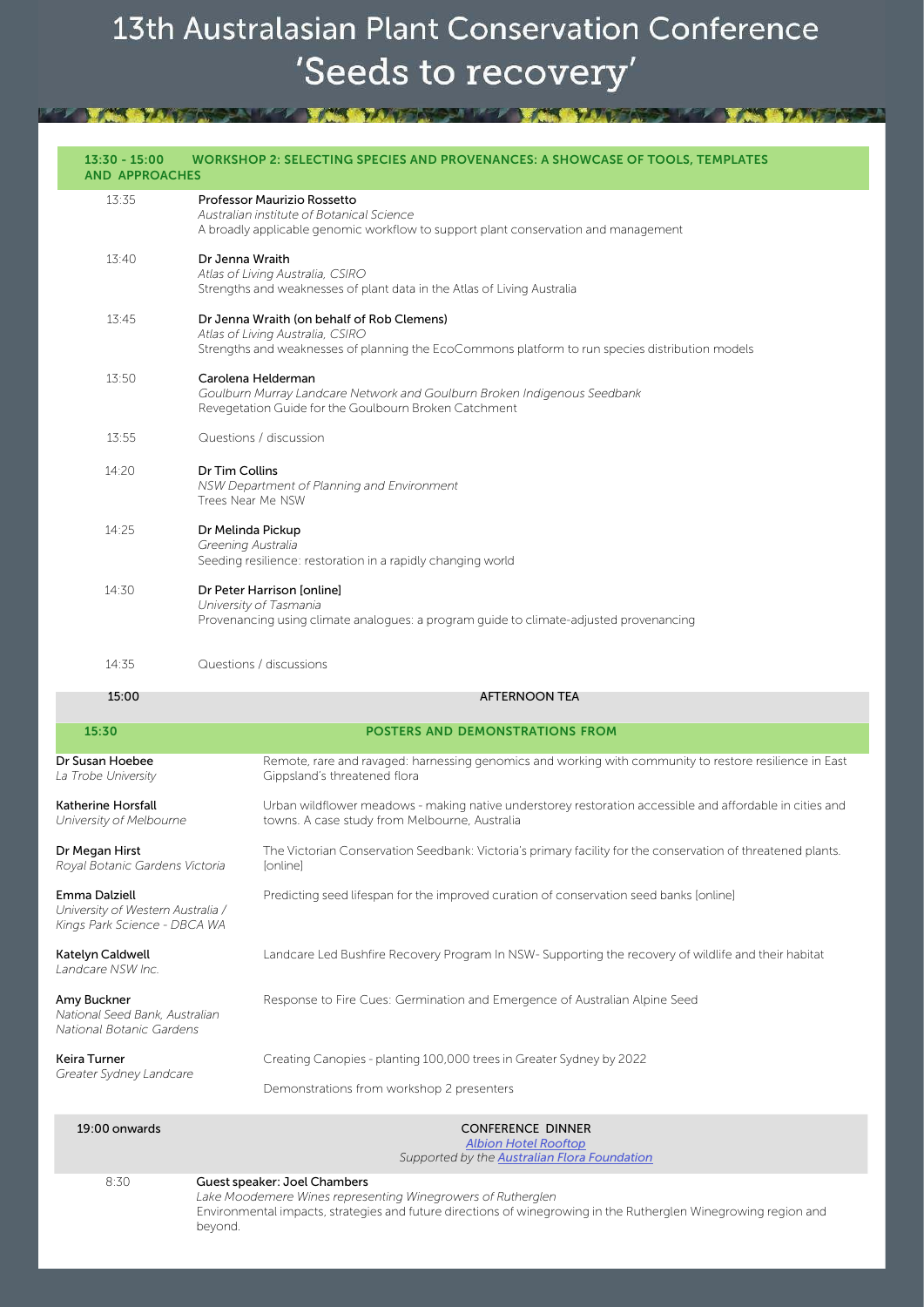| <b>FULL PROGRAM</b> | <b>WEDNESDAY 6 APRIL 2022</b>                                                                                                                                                                                                                                |
|---------------------|--------------------------------------------------------------------------------------------------------------------------------------------------------------------------------------------------------------------------------------------------------------|
| 8:30                | Registration at today's venue <i>Albury Entertainment Centre</i>                                                                                                                                                                                             |
| 8:55                | Welcome and housekeeping                                                                                                                                                                                                                                     |
| $9:00 -$            | <b>THEME 3: CONSERVATION/THREATENED SPECIES</b><br><b>AND COMMUNITIES</b>                                                                                                                                                                                    |
| 9:00                | Dr Nathan Emery<br>Australian Institute of Botanical Science<br>KEYNOTE - Combining ex situ and in situ research to achieve conservation outcomes of threatened species and<br>communities                                                                   |
|                     | Supported by the Australian Institute of Botanical Science, Royal Botanic Gardens and Domain Trust.                                                                                                                                                          |
| 9:30                | Stephanie Chen<br>UNSW Sydney/Australian Institute of Botanical Science<br>Opportunities in the genomic era for conserving myrtle rust impacted species                                                                                                      |
| 9:45                | Dr Gemma Hoyle<br>National Seed Bank, Australian National Botanic Gardens<br>Management of ex situ seed collections: threatened grassy ecosystems                                                                                                            |
| 10:00               | Kathryn Scobie<br>Australian National Botanic Gardens<br>Tackling plant conservation within a botanic garden                                                                                                                                                 |
| 10:15               | Dr Peter Cuneo<br>Australian Institute of Botanical Science<br>Going for the gold standard? Lessons learnt from threatened plant translocations in western Sydney                                                                                            |
| 10:30               | Questions                                                                                                                                                                                                                                                    |
| 10:40               | <b>MORNING TEA</b>                                                                                                                                                                                                                                           |
| 11:00               | <b>THEME 3: CONSERVATION/THREATENED SPECIES</b><br><b>AND COMMUNITIES</b>                                                                                                                                                                                    |
| 11:05               | Dr Zoe-Joy Newby<br>Australian Institute of Botanical Science<br>KEYNOTE - Orchid conservation at the Australian Institute of Botanical Science: current challenges and<br>achievements                                                                      |
| 11:35               | Jerry Smith<br>Hills and Fleurieu Landscape Board<br>Conservation of Prasophyllum murfetii (Fleurieu Leek orchid), a critically endangered orchid from the Threatened<br>Ecological Community - Swamps of the Fleurieu Peninsula in South Australia [online] |
| 11:50               | Dr Samantha Yap<br>Research Centre for Ecosystem Resilience (ReCER)<br>Conservation genomic research reveals the impact of the 2019-2020 bushfire on a critically endangered rainforest<br>species Eidothea hardeniana and guides species recovery           |
| 12:05               | Dr Amelia Martyn Yenson [video]<br>Australian Network for Plant Conservation<br>Ex situ collections for conservation and translocation of Australian native plants                                                                                           |
| 12:20               | Dr David Bush<br><b>CSIRO</b><br>Australian native tree species for carbon capture and bioenergy production: species and provenance testing reveals<br>sustainable opportunities for threatened species in economic revegetation                             |
|                     |                                                                                                                                                                                                                                                              |
| 12:35               | Questions                                                                                                                                                                                                                                                    |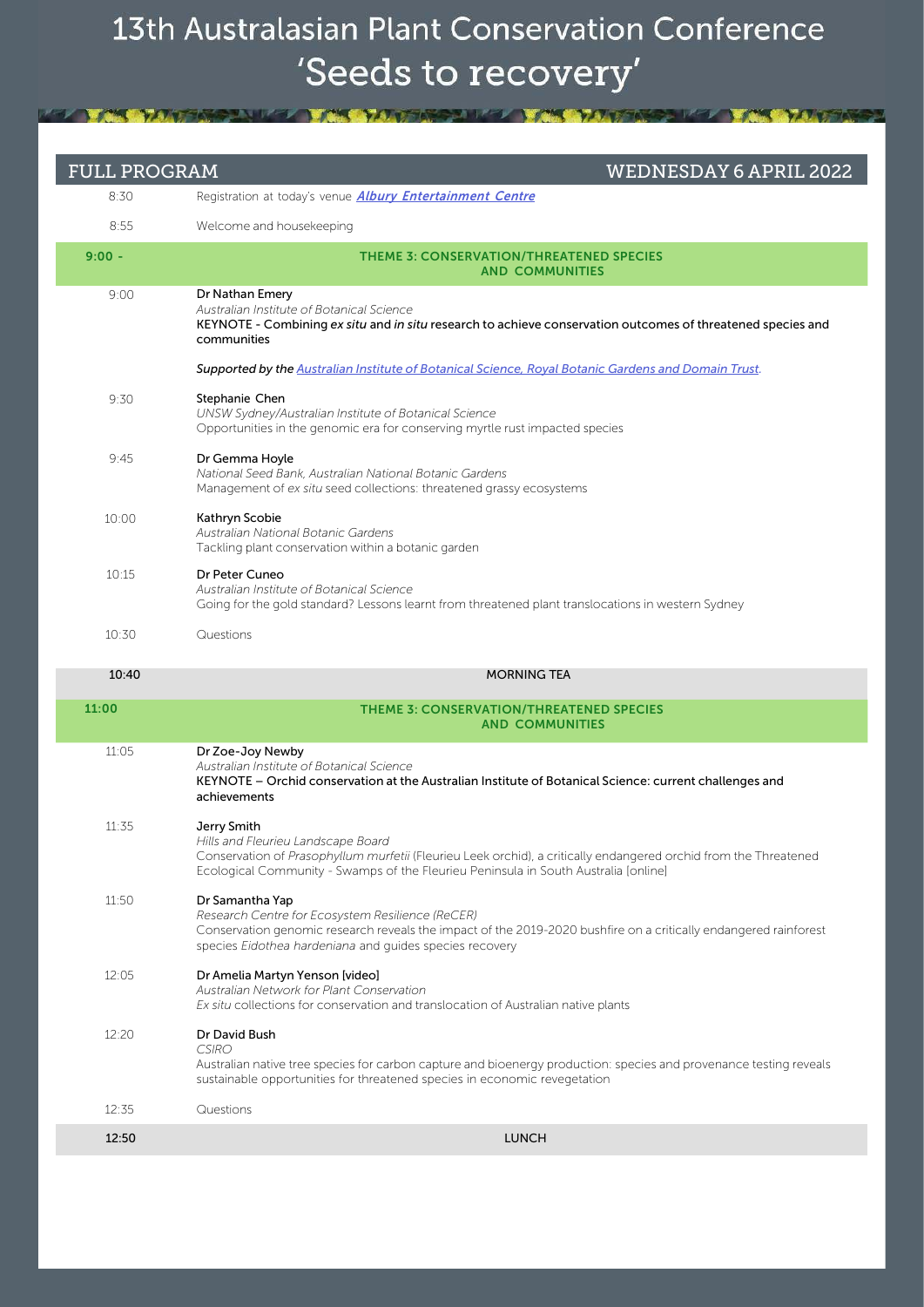KILLEY AN WAS ARRESTED FOR THE WAS ARRESTED FOR THE WAS ARRESTED FOR THE WAS ARRESTED FOR

| $13:40 -$ | <b>THEME 4: ENGAGING PEOPLE WITH</b><br><b>CONSERVATION/RESTORATION</b>                                                                                                              |
|-----------|--------------------------------------------------------------------------------------------------------------------------------------------------------------------------------------|
| 13:40     | <b>GUEST SPEAKER: Jonica Newby (Celebrity Speakers)</b><br>Science reporter, author, speaker, TV presenter and director. Jonica will talk about her latest book Beyond Climate Grief |
| 14:40     | <b>Chantelle Doyle</b><br>University of New South Wales<br>KEYNOTE - It's more them than you; why do people get involved and stay involved in conservation projects?                 |
| 15:10     | Dr Christine Allen<br>Threatened Species Conservancy<br>Surprises in the re-growth                                                                                                   |
| 15:25     | John Delpratt<br>The University of Melbourne<br>Restoring diverse native grassland in south-west Victoria by direct seeding - a success story.                                       |
| 15:40     | Questions                                                                                                                                                                            |
| 15:55     | Housekeeping   Conference Close                                                                                                                                                      |
| 16:10     | AFTERNOON TEA                                                                                                                                                                        |

FULL PROGRAM THURSDAY 7 APRIL 2022

#### FULL DAY FIELD TRIP - OPTION 1 OR 2

There will be two field trips run during the conference on Thursday 7 April. These will be full day events and the \$30 cost includes transport, lunch and snacks. BYO water bottle to reduce plastic waste.

#### FIELD TRIP #1 Seed and restoration Full day: 9:00am – 4:00pm, start Albury, head west *Supported by Murray LLS*

The proposed tour will be supported by Murray Local Lands Services (LLS) and focused on Seedbank and associated restoration works and affiliated conservation projects. The trip aims to visit the seedbank facilities in Albury and Deniliquin including the seed database management systems as well as look at several of the regional networks of old, new and refurbished Seed Production Areas (SPAs) along the way. There will also opportunities to look at site direct seeding works and vegetation enhancement and management on roadsides, Travelling Stock Reserves (TSRs) and private lands using seed and machinery operated by the LLS. There will be opportunities to discuss the extensive TSR Assessment Project and development of Plans of Management for the TSR network, and also local government and "Green Roads" management incentives. The Murray TSR project reports will be made available to participants on the tour. Other opportunities include the Wild Orchids projects and restoration sites and launch of the Native Orchid identification guide. The trip will cover extensive areas of Box Gum woodlands and grasslands of the central and western Murray catchment and agricultural landscapes and projects. If time allows the trip will return on the Victorian side of the border looking at Goulburn Broken CMA seed production projects.

#### FIELD TRIP #2 Fire, restoration and weeds Full day: 9:00am – 4:00pm, start Albury, head east *Supported by North East CMA*

The proposed tour is currently looking at travelling east from Albury starting on the Victorian side of the border and supported by the North East CMA. The emphasis will be on the recent extensive wildfires in the region and looking at all the associated restoration, weed incursion, grazing management and project implementation issues that have impacted the rising highlands and alpines areas. The intent is to return to Albury on the NSW side of the border looking at related issues and responses in NSW.

### FULL PROGRAM FRIDAY 8 APRIL 2022

POST CONFERENCE FIELD TRIP

#### POST CONFERENCE FIELD TRIP Full day: 9:00am – 4:00pm, start Albury, head south Seed Production Areas

This self-drive field trip is supported by the *Goulburn Broken CMA*, commences in Albury with private/work transport. Drive down the Hume Highway to meet at 10:00am at the Euroa Arboretum (Euroa-Main road and Hume FWY, southern exit, approx 1.5 hours from Albury) for a tour of Seed Production Areas, grassland restoration, cool burning and the Euroa (Goulburn Broken) Seedbank facilities with lunch provided. Participants may then return through regional wine growing areas, return to Albury or continue through to Melbourne. For further information contact: Jim Begley GB CMA 0428 508 189.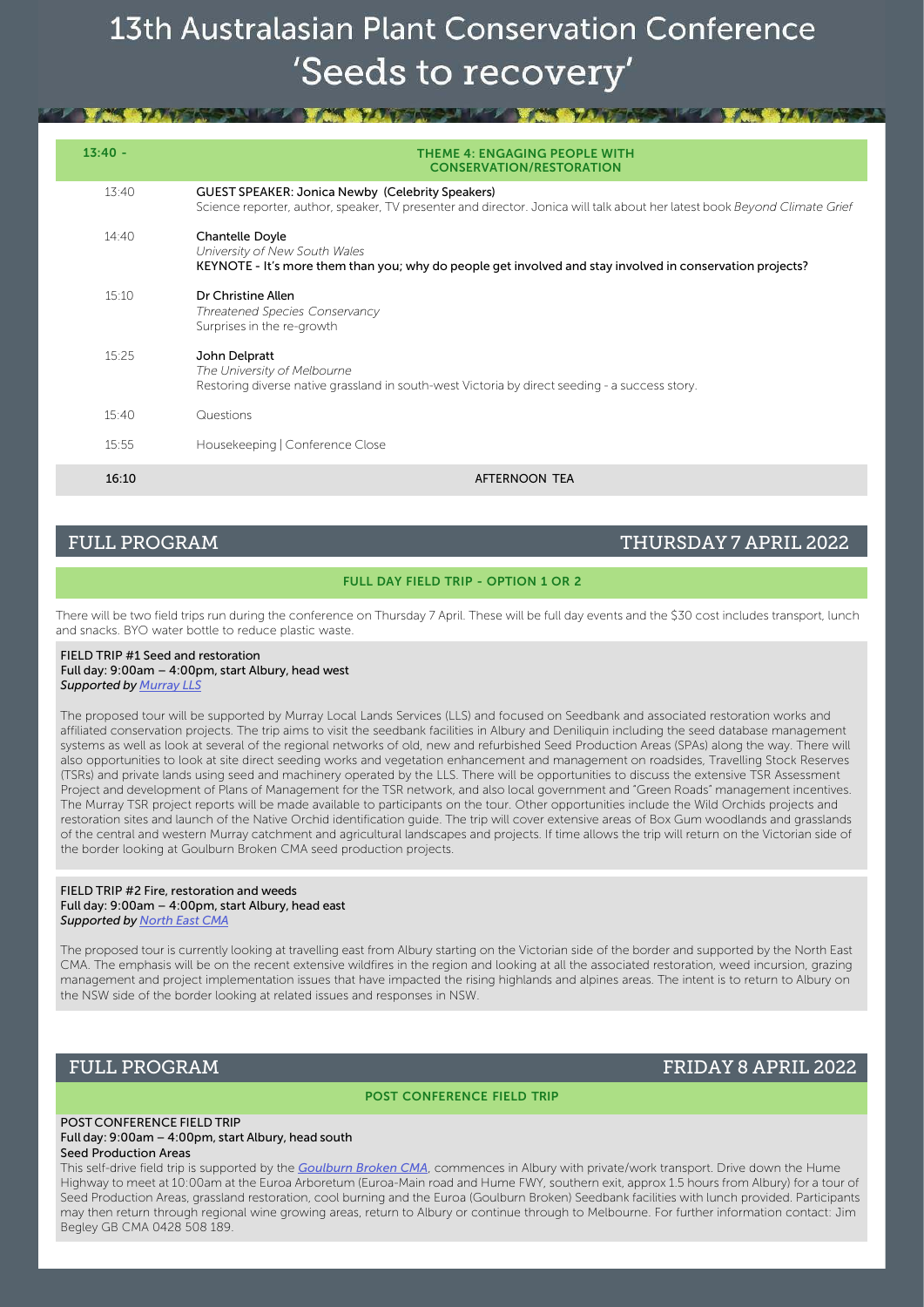**MEL WARD LEADER AND LATER AT A LITTLE AND LODGED** 

### ORGANISING COMMITTEE

Rachael Orr – Albury City Council

Ros Walls - Albury City Council

Nerilee Kerslake - Albury City Council

Tony Auld - ANPC President (Chair)

Martin Driver - ANPC Staff

Jo Lynch - ANPC Staff

Amelia Martyn Yenson - ANPC Staff

Christine Fernance - ANPC Staff

Damian Wrigley – Australian Seed Bank Partnership

Jodi Price - Charles Sturt University

Singarayer Florentine - Federation University and ANPC Committee member

Jim Begley - Goulburn Broken CMA

Judy Kirk - Landcare - Corowa District

Natasha Lappin - Murray Local Land Services

Phillip Falcke – North East CMA

Lucy Commander – The University of Western Australia

### VOLUNTEERS FROM THE AUSTRALIAN NETWORK FOR PLANT CONSERVATION INC.

Robert Hawes - ANPC Office Volunteer











**Thank you to our conference organising partners:**



**IN YOUR BY AND THREE INC. YOU REMAINS AND THREE** 





**Charles Sturt** University



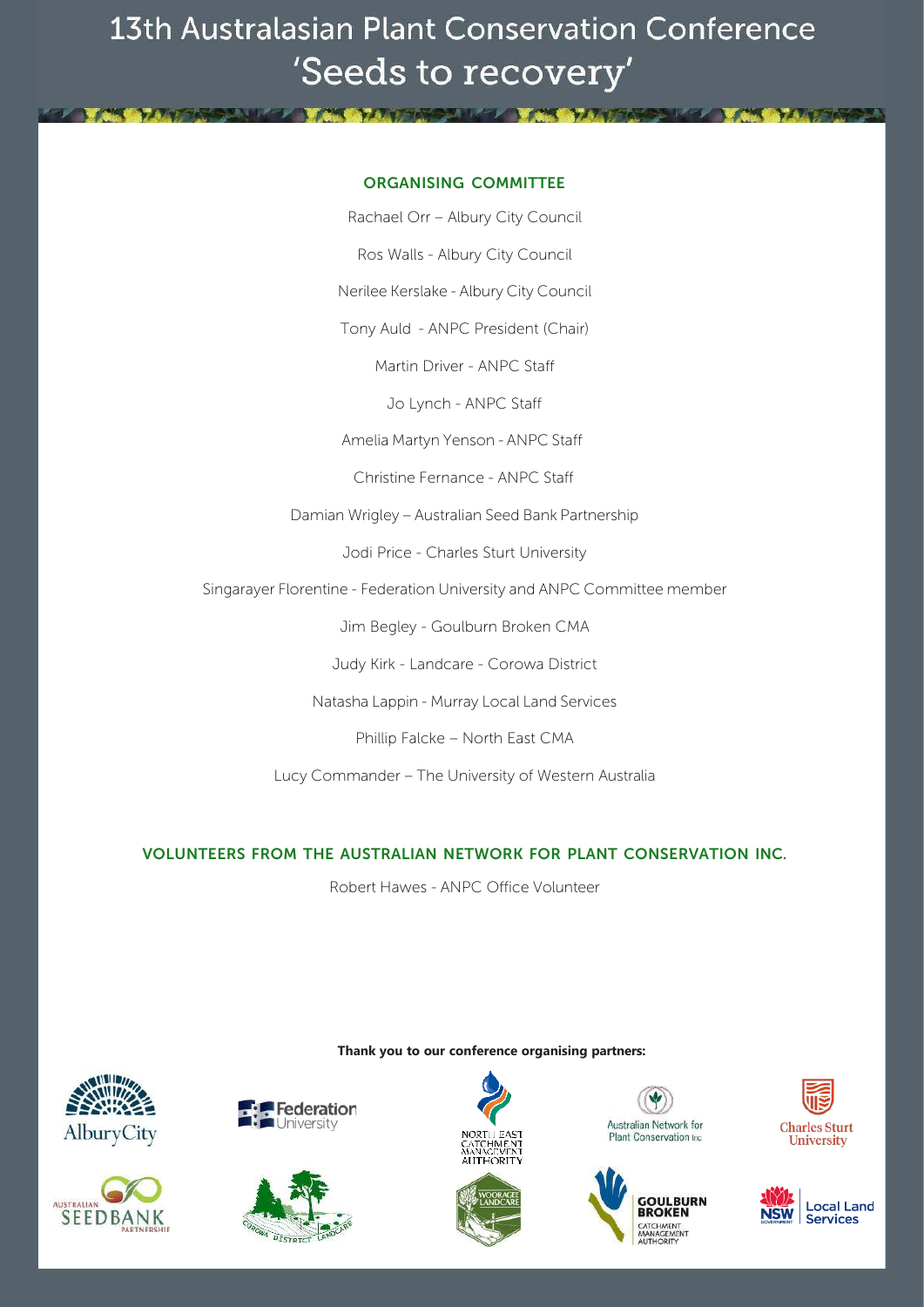### APCC13 PARTNERS

**MEAL AND AND ARRANGEMENT AND AND ARRANGEMENT AND ARRANGEMENT AND ARRANGEMENT AND ARRANGEMENT AND ARRANGEMENT AND** 

THE APCC13 ORGANISING COMMITTEE WOULD LIKE TO THANK OUR PARTNERS FOR THEIR SUPPORT AND GENEROUS CONTRIBUTIONS TOWARDS THIS EVENT:



**AUSTRALIAN NATIONAL BOTANIC GARDENS** GOLD



SILVER





SPEAKER















### WELCOME RECEPTION & EARLY REGISTRATION MIXER